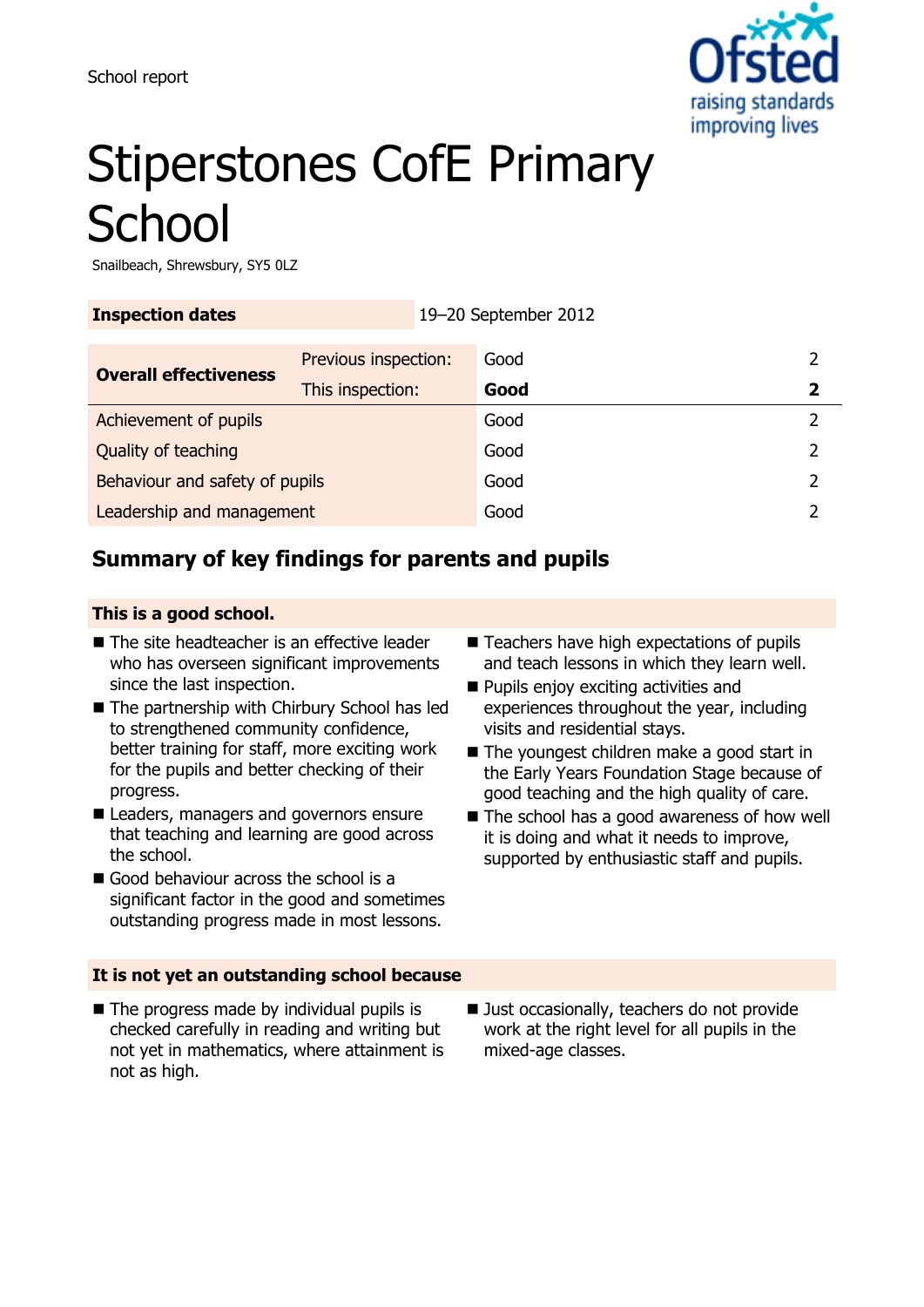## **Information about this inspection**

- The inspector observed seven lessons, of which two were joint observations with the headteacher.
- Meetings were held with the Chair of the Governing Body, the senior headteacher from the federation, members of staff with curricular responsibility, a representative of the local authority and groups of pupils.
- Account was taken of the 10 responses to the online questionnaire (Parent View) in planning the inspection.
- The inspector observed the school's work and looked at a number of documents, including the school's own data on pupils' current progress, planning and documentation, records relating to behaviour and attendance, and documents relating to safeguarding.

## **Inspection team**

Clive Lewis, Lead inspector and a Additional inspector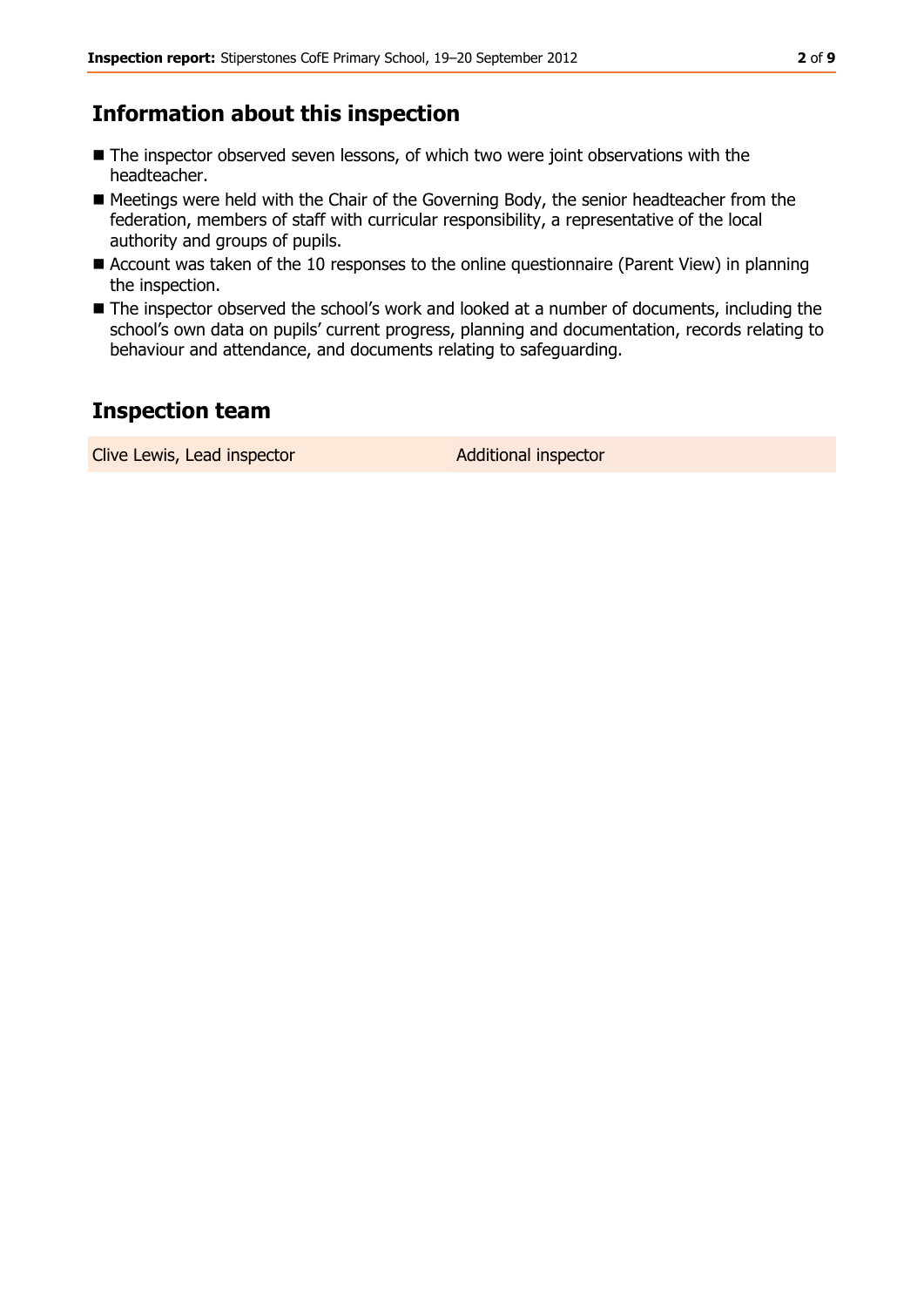# **Full report**

## **Information about this school**

- **Stiperstones is much smaller than most other primary schools.**
- In January 2012, faced with possible closure, the school formed a 'hard federation' with another local small school by amalgamating the two governing bodies. It is now part of the 'Chirbury and Stiperstones CE Primary School Federation'.
- The federation is seen as a positive means of preserving education within the local community and may incorporate further small schools in future years.
- The headteacher was acting headteacher of the school for two years before becoming substantive site headteacher in January 2012.
- The proportion of pupils known to be eligible for the pupil premium is well below the national average.
- The proportion of disabled pupils and those who have special educational needs who are supported at 'school action' is above the national average, and high in some year groups.
- The proportion of pupils at 'school action plus' or with a statement of special educational needs is broadly average.
- A high proportion of pupils join or leave partway through their primary school education.
- **Pupils are taught in two mixed-age classes: one for Reception children and pupils Years 1 and** 2, and another for pupils in Years 3 to 6.
- There is an on-site pre-school, but it is not managed by the federation's governing body.
- The school meets the government's current floor standards, which set the minimum expectations for pupils' attainment and progress.

## **What does the school need to do to improve further?**

- **Improve achievement in mathematics, by introducing individual pupil targets for mathematics.**
- **Improve the quality of all teaching to the level of the best, by ensuring teachers consistently** provide suitably challenging work for all pupils in the mixed-age classes.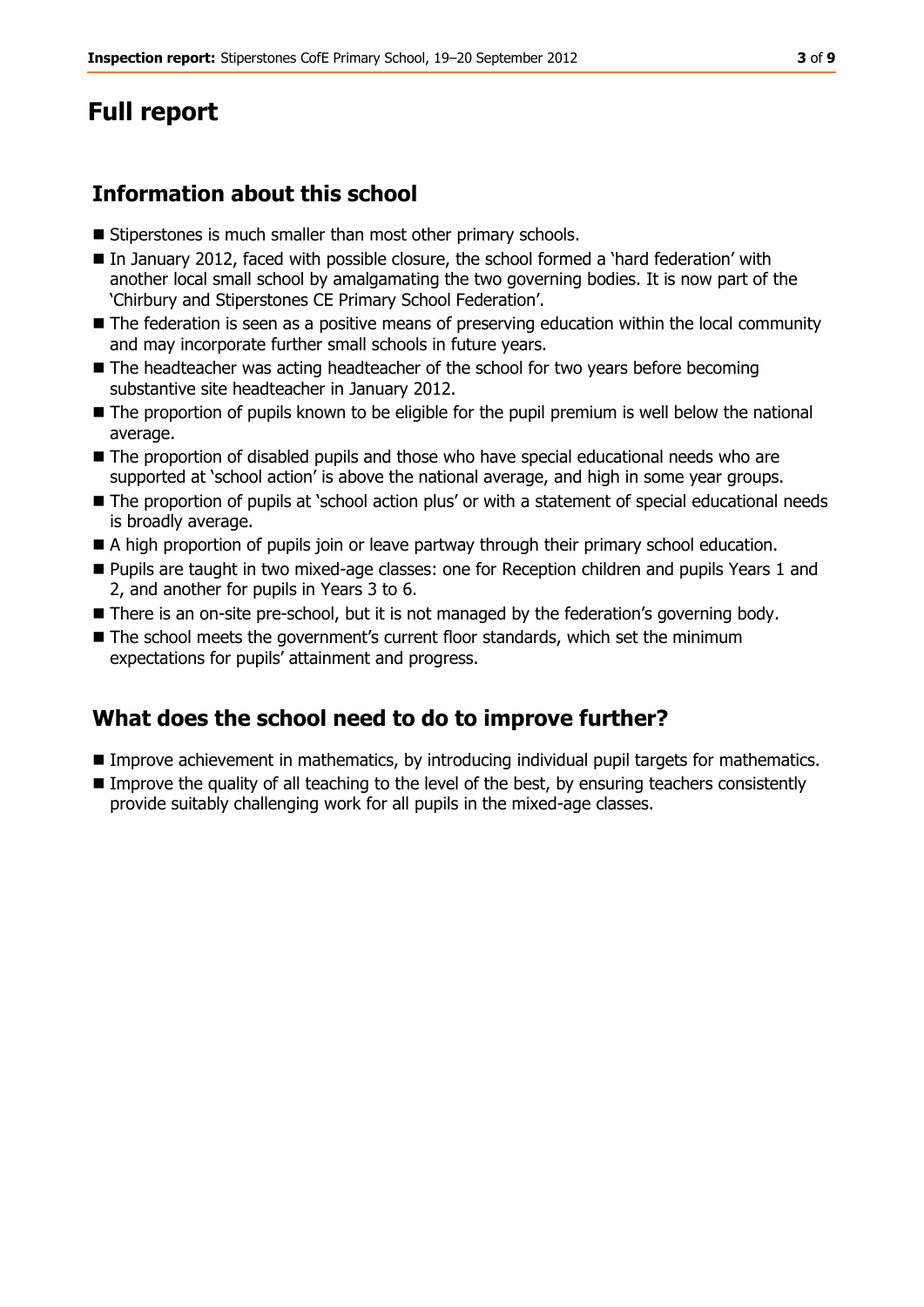## **Inspection judgements**

#### **The achievement of pupils is good**

- Attainment on entry to the school varies considerably from year to year but is broadly typical for this age group.
- The very small year groups, the high proportion of pupils joining late and the high numbers of disabled pupils and those with special educational needs in some years make comparisons between key stages and year groups less meaningful than in larger schools.
- Children get off to a good start in the Early Years Foundation Stage and make good progress in all the areas of learning. Planning, teaching and resources for both indoor and outdoor learning are good. Children usually reach at least average standards on entry to Year 1.
- Pupils across the range of year groups and abilities achieve well in Key Stages 1 and 2. Work in pupils' books and the quality of learning in lessons seen during the inspection confirm this good progress across the school
- In recent years, the school's results in the Year 6 national tests have been consistently above average. School data and pupils' work seen during the inspection confirm that in the current Year 6, attainment is again above average. However, attainment in mathematics was not as high as in reading and writing.
- Disabled pupils and those who have special educational needs make good progress. The good support provided by class teachers, teaching assistants and outside agencies ensures that work is well matched to their needs and they take small but progressive steps in learning.
- **Pupils eligible for the pupil premium make equally good progress. Pupils who join the school** during the year, or in different year groups, benefit from good individual support so they quickly catch up with their classmates.

#### **The quality of teaching is good**

- **Pupils, parents and carers rightly say that teaching is good. Despite some minor** inconsistencies, good teaching typically leads to good progress across the school.
- In most lessons, tasks that are closely matched to ability levels enable pupils of all backgrounds to make good progress. In a small minority of cases, particularly in the introduction to lessons, teachers do not ensure appropriate challenge for all groups and abilities.
- In a well-taught literacy lesson focusing on planning a recount of an event, the teacher set a very good pace and changed activities frequently. This motivated and inspired pupils very effectively so that behaviour was outstanding throughout.
- **Teachers' good classroom management skills ensure that pupils work well together. Strategies** for managing the behaviour of pupils are very effective so that lessons are calm and purposeful, time is not wasted and pupils work hard throughout.
- **There is a strong whole-school focus on the teaching of phonics (pupils linking letters to the** sounds they make as they read and write). Daily 'Letters and Sounds' activities and regular guided reading activities for all age groups further encourage the development of pupils' higher-order reading skills.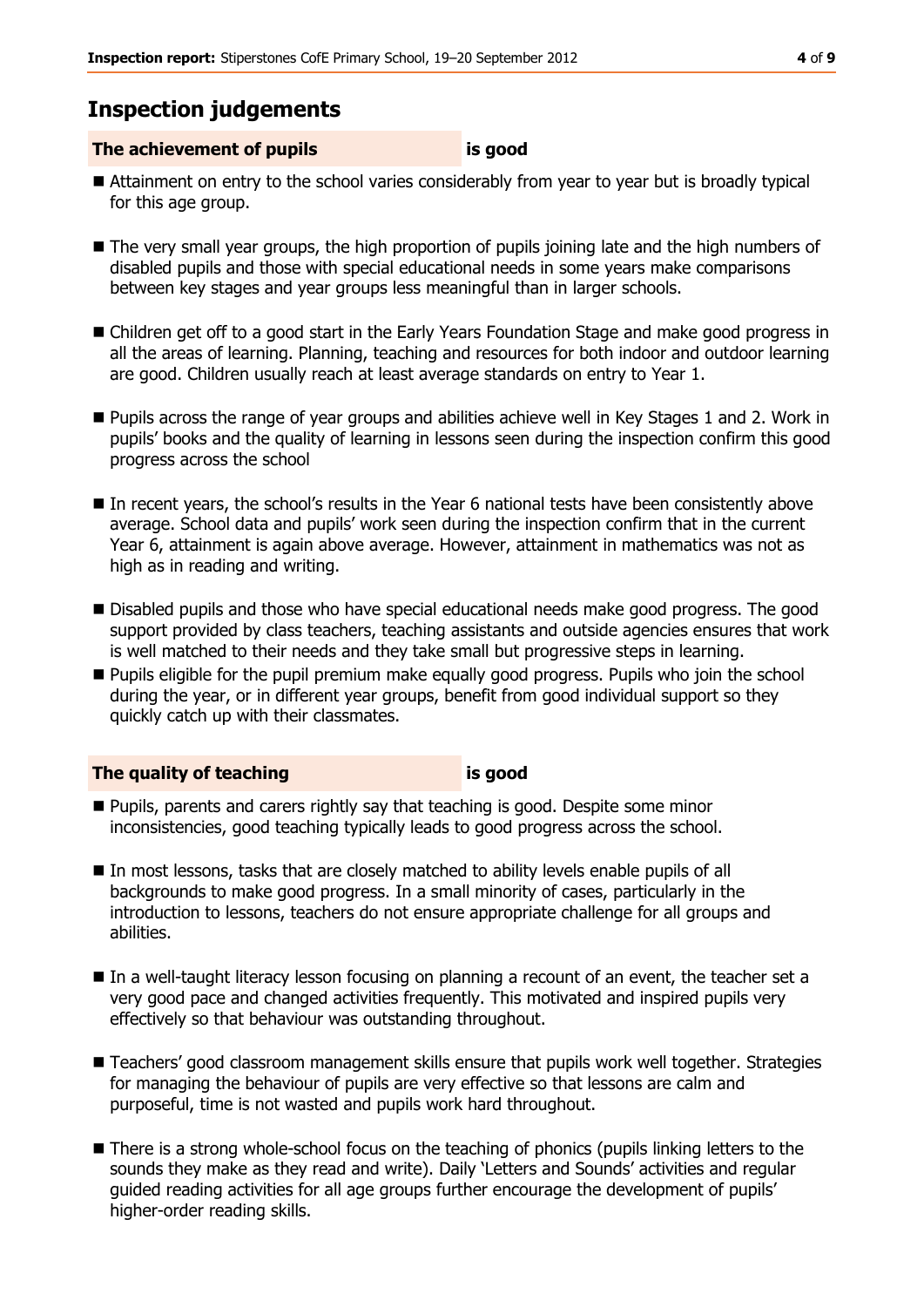- Teachers have benefited greatly from opportunities for joint moderation of pupils' work with colleagues from their partner school. As a result, moderation skills have improved across the federation.
- Teachers ensure that in most lessons and subjects, imaginative activities engage and excite pupils' interest. This promotes pupils' confidence and enjoyment in learning, as well as their spiritual and cultural development.
- **The recently introduced assessment and tracking system provides secure data on pupils'** progress as they move through the school. Pupils now have individual targets for their reading and writing skills, although not yet individual targets for mathematics.
- **Pupils who need extra help are supported well and those who find learning easy are given** more challenging tasks. This helps all pupils to learn successfully. However, in a small minority of the lessons observed, learning and progress were held back because pupils of widely varying age and ability were all engaged in the same activity.

#### **The behaviour and safety of pupils are good**

- Behaviour is good and occasionally outstanding. This is a major factor in the good progress pupils make in most lessons.
- The school has an effective system of rewards and sanctions, and parents and carers are fully confident that any poor behaviour is dealt with effectively and promptly.
- **Pupils have a good understanding of how to keep safe, and say they are confident that any** issues they raise with the school will be dealt with promptly.
- **Pupils say they enjoy coming to school and this is demonstrated in their impressive attendance** record. Pupils in Year 6 stated that they will be sorry to leave the school in the summer.
- Behaviour is typically good in lessons and around the school. Pupils confirm that behaviour is usually 'really good' and understand that 'the little arguments in the playground aren't really bullying'. They say learning is fun and they are enthusiastic about their learning and their reading. They understand the need for healthy lifestyles and exercise.
- **Pupils relate well to each other, and are courteous and polite to visitors. They display high** levels of concentration, and when working in pairs or groups they organise themselves swiftly and without fuss. Pupils show respect for the feelings and beliefs of others.
- **Pupils have a good range of opportunities to contribute to the school and wider communities.** They willingly take on responsibility and play a constructive role in the school.

#### **The leadership and management are good**

- The site headteacher of Stiperstones, working in close collaboration with the senior headteacher for the federation, provides very clear educational direction, based firmly on a rigorous analysis of pupils' progress and an accurate evaluation of the school's work.
- **ISSUES from the previous inspection have been tackled successfully. The quality of writing has** improved across the school, and pupils have a good range of opportunities to use their literacy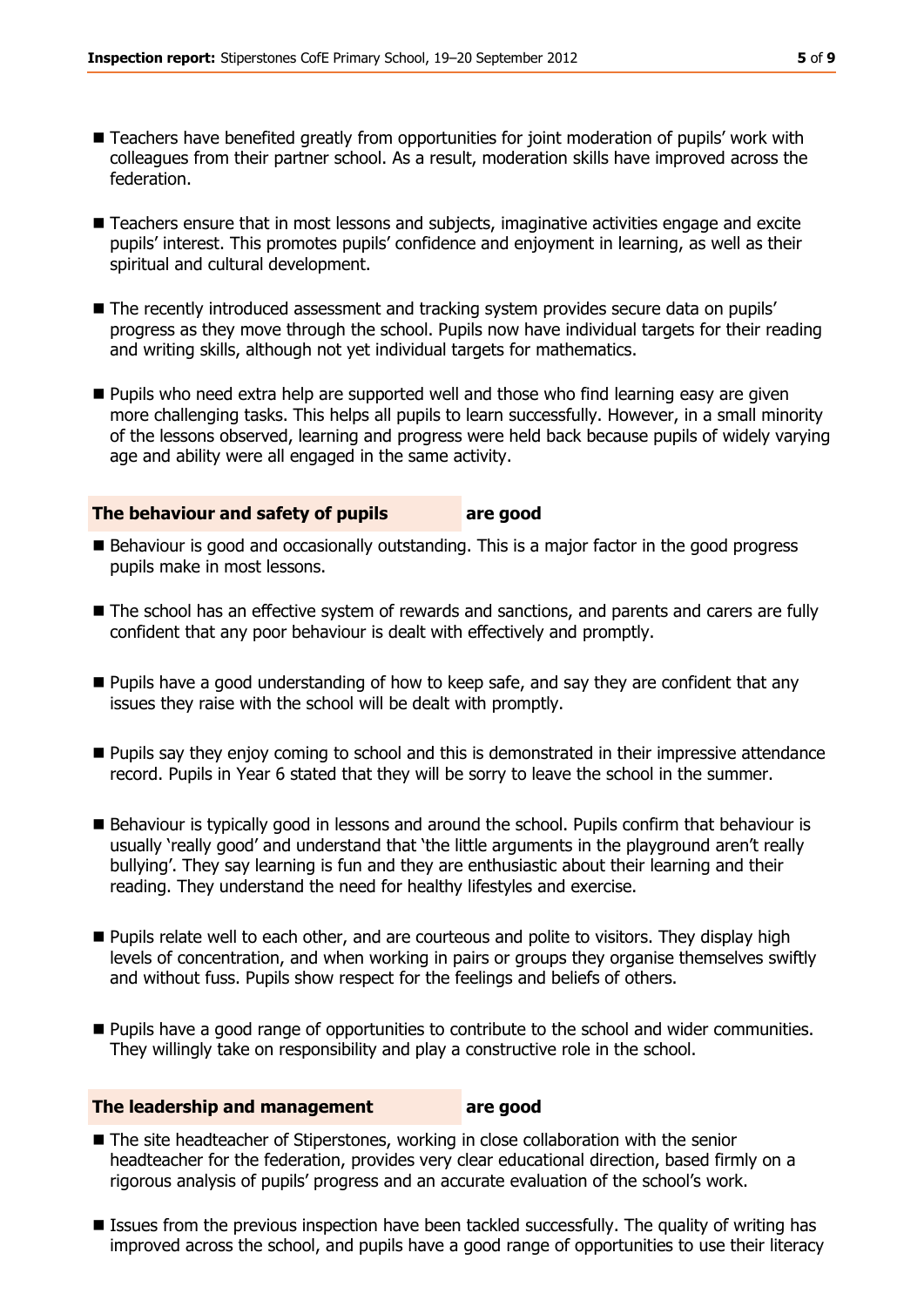and computer skills across the curriculum.

- Regular performance management has been introduced for all staff, with training opportunities closely linked to the school development plan. Strategies to improve the quality of teaching have proved successful in sharing good practice and achieving a good level of consistency in planning, although some minor inconsistencies remain.
- Local authority support is helpful to the school. For example, joint lesson monitoring and support has been effective in improving the quality of teaching and progress. The school is correctly judged to require only a low level of challenge and support.
- Parents are extremely supportive of the school. It has excellent links with its local community, hosting regular events such as 'Community Café' and farmers' markets in the school.
- The curriculum includes a good balance of interesting activities. A benefit of the federation is that children from both schools now go on school trips and residential visits together. The curriculum meets the needs of pupils well, including disabled pupils and those who have special educational needs. As a result, the promotion of equality of opportunity is good.
- Good care, guidance and support ensure that all pupils are able to learn and develop confidence, regardless of their individual circumstances. Pupils learn to reflect and appreciate their own skills and the skills of others. This reflective approach, together with collaborative work, is very successful in increasing pupils' confidence and promotes their spiritual, moral, social and cultural development well.
- The school runs very smoothly on a day-to-day basis. The positive track record of improvement since the last inspection, the new partnership with Chirbury Primary and the federation's ambition for continued improvement underpin a strong capacity for further improvement.

#### ■ The governance of the school:

- provides strong support and challenge for leaders and managers of both schools
- ensures that safeguarding procedures meet national requirements, that staff training in child protection is kept fully up to date, and that policies are regularly reviewed
- plays an active part in the school's self-evaluation, monitoring and improvement planning processes.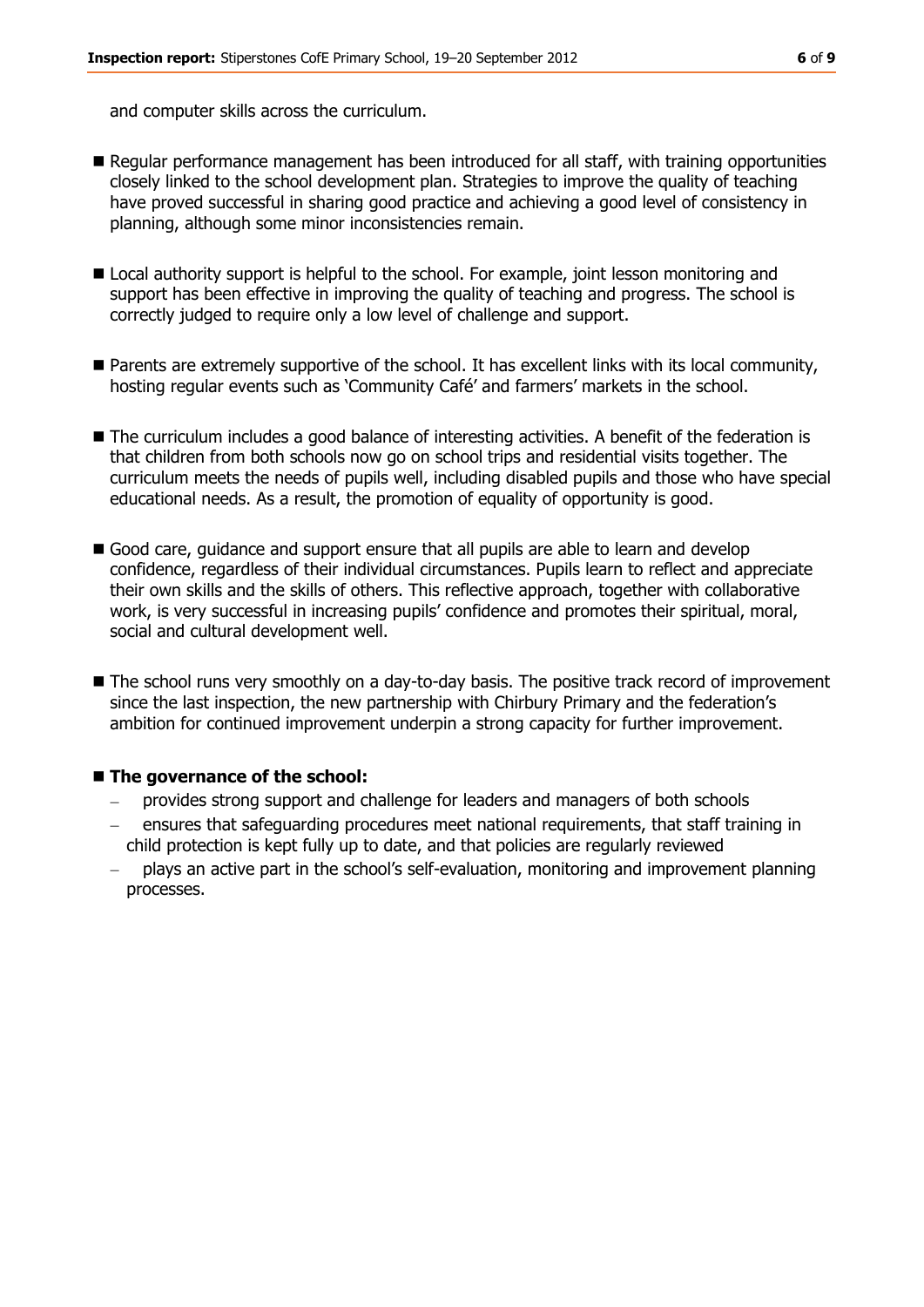# **What inspection judgements mean**

| <b>School</b> |                         |                                                                                                                                                                                                                                                                                                                                                                         |
|---------------|-------------------------|-------------------------------------------------------------------------------------------------------------------------------------------------------------------------------------------------------------------------------------------------------------------------------------------------------------------------------------------------------------------------|
| <b>Grade</b>  | <b>Judgement</b>        | <b>Description</b>                                                                                                                                                                                                                                                                                                                                                      |
| Grade 1       | Outstanding             | An outstanding school is highly effective in delivering outcomes<br>that provide exceptionally well for all its pupils' needs. This<br>ensures that pupils are very well equipped for the next stage of<br>their education, training or employment.                                                                                                                     |
| Grade 2       | Good                    | A good school is effective in delivering outcomes that provide<br>well for all its pupils' needs. Pupils are well prepared for the next<br>stage of their education, training or employment.                                                                                                                                                                            |
| Grade 3       | Requires<br>improvement | A school that requires improvement is not yet a good school, but<br>it is not inadequate. This school will receive a full inspection<br>within 24 months from the date of this inspection.                                                                                                                                                                              |
| Grade 4       | Inadequate              | A school that has serious weaknesses is inadequate overall and<br>requires significant improvement but leadership and management<br>are judged to be Grade 3 or better. This school will receive<br>regular monitoring by Ofsted inspectors.                                                                                                                            |
|               |                         | A school that requires special measures is one where the school<br>is failing to give its pupils an acceptable standard of education<br>and the school's leaders, managers or governors have not<br>demonstrated that they have the capacity to secure the<br>necessary improvement in the school. This school will receive<br>regular monitoring by Ofsted inspectors. |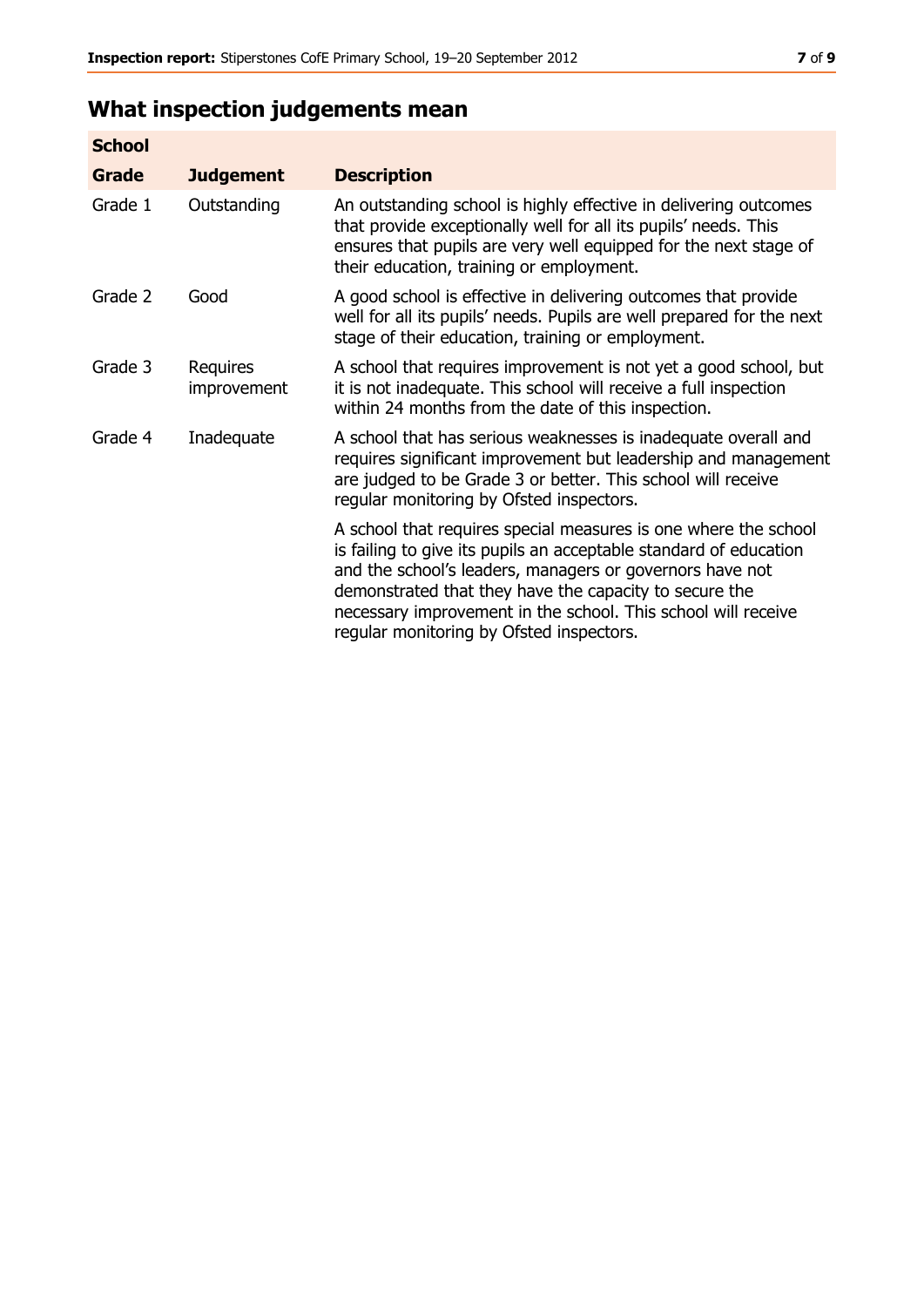## **School details**

| Unique reference number  | 123519     |
|--------------------------|------------|
| <b>Local authority</b>   | Shropshire |
| <b>Inspection number</b> | 402814     |

This inspection of the school was carried out under section 5 of the Education Act 2005.

| <b>Type of school</b>                      | Primary                             |
|--------------------------------------------|-------------------------------------|
| <b>School category</b>                     | Voluntary controlled                |
| <b>Age range of pupils</b>                 | $4 - 11$                            |
| <b>Gender of pupils</b>                    | Mixed                               |
| <b>Number of pupils on the school roll</b> | 30                                  |
| <b>Appropriate authority</b>               | The governing body                  |
| <b>Chair</b>                               | Heather Kidd                        |
| <b>Headteacher</b>                         | Sue Cooke                           |
| Date of previous school inspection         | 12 May 2008                         |
| <b>Telephone number</b>                    | 01743 791207                        |
| <b>Fax number</b>                          | 01743 791207                        |
| <b>Email address</b>                       | admin.stiperstones@shropshirelg.net |